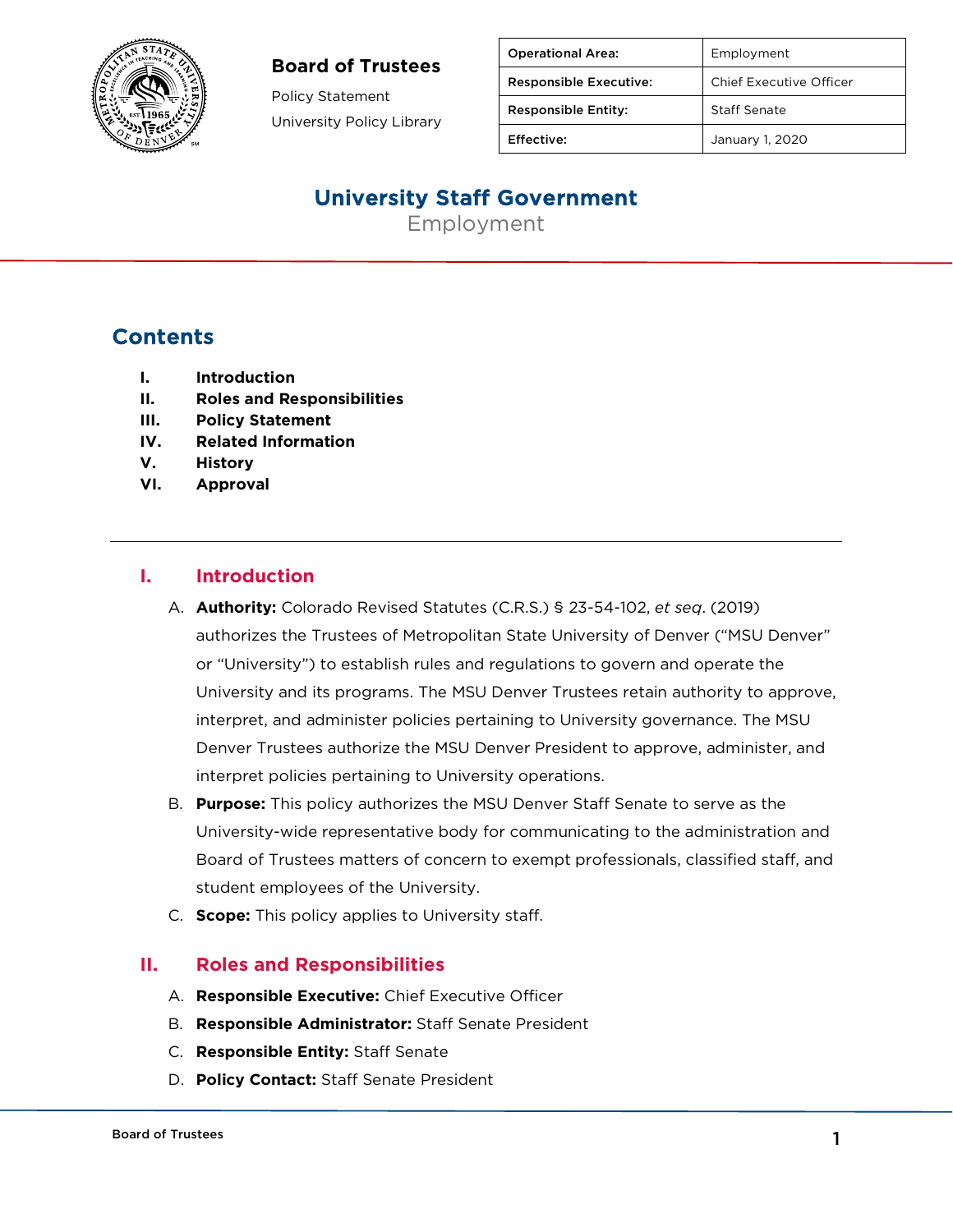### **Board of Trustees**



Policy Statement University Policy Library

| <b>Operational Area:</b>      | Employment              |
|-------------------------------|-------------------------|
| <b>Responsible Executive:</b> | Chief Executive Officer |
| <b>Responsible Entity:</b>    | Staff Senate            |
| Effective:                    | January 1, 2020         |

## University Staff Government

Employment

## **III. Policy Statement**

Staff councils exist and derive their power from the authority delegated to them by the Board of Trustees. The Metropolitan State University of Denver Staff Senate serves as the University-wide representative body for communicating to the administration and Board of Trustees matters of concern to exempt professionals, classified staff, and student employees of the University. The president of the MSU Denver Staff Senate is the spokesperson for University staff and classified staff when addressing the President and Board of Trustees on matters of concern to these employees. The Staff Senate may be organized into separate University staff, student staff and classified staff councils, or the three groups may form a combined staff council.

#### **IV. Related Information**

- A. MSU Denver Board of Trustees Shared Governance Policy
- B. MSU Denver Staff Senate Constitution
- C. MSU Denver Staff Senate Bylaws

### **V. History**

- A. Effective: January 1, 2020
- B. Review: This policy will be reviewed every five years or as deemed necessary by University or Staff Senate leadership.